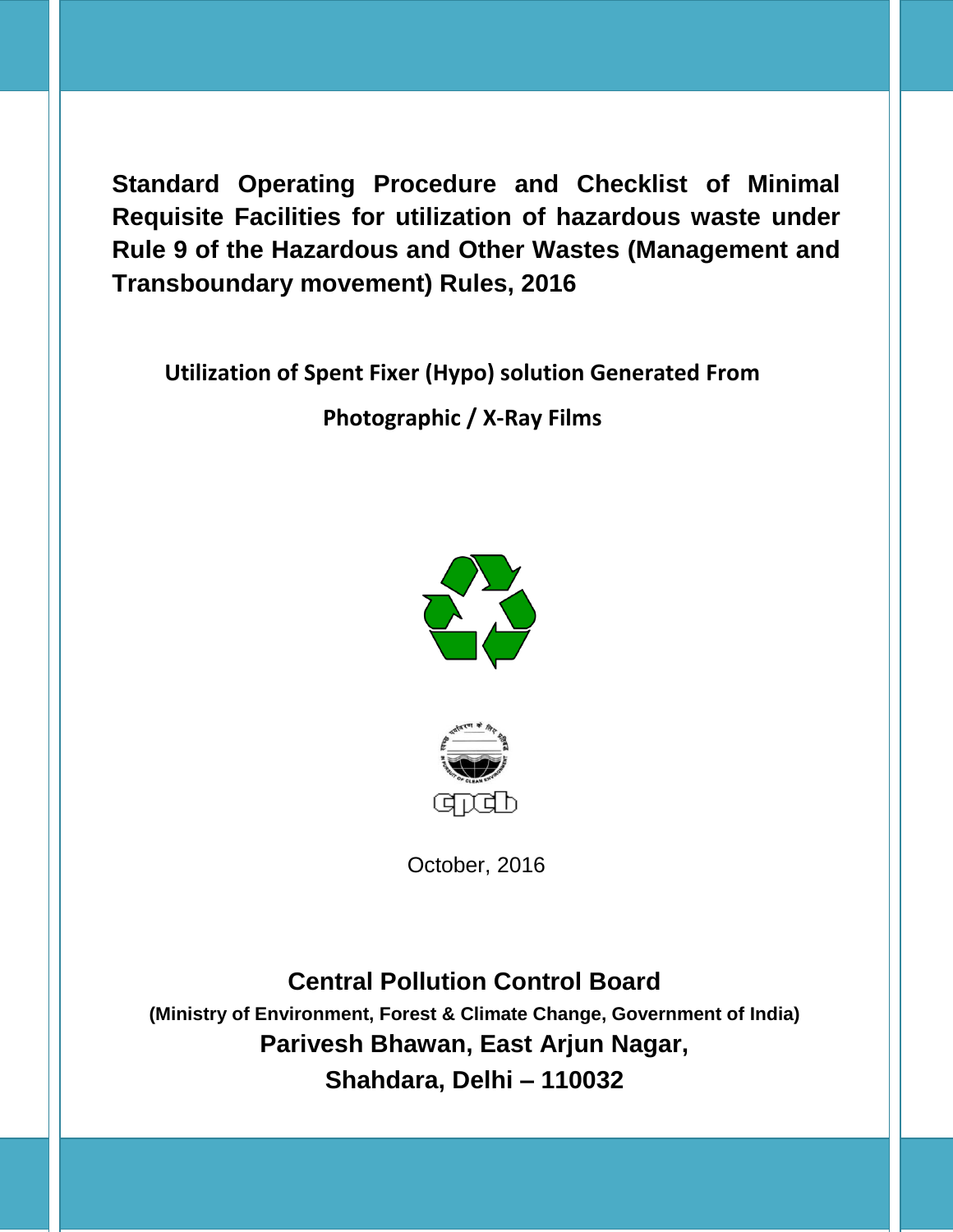### **Utilization of Spent fixer (hypo) solution**

| Type of HW                    | Source of generation       | <b>Recovery/Product</b> |
|-------------------------------|----------------------------|-------------------------|
| Spent fixer (hypo) solution.  | Photography / X-rays films | Silver                  |
| Category A9 of schedule-II of |                            |                         |
| HOWM Rules, 2016              |                            |                         |

#### **19.1 Source of Waste**

Spent hypo solution in commonly produced during the photographic film processing, development of X-ray films, etc. In photo/X-ray film processing, silver from photographic/X-ray film leaches into the fixer solution (Sodium Thio-Sulphate) forming Silver Thio-Sulphate complex ions. The fixer is considered exhausted after becoming silver-rich, as it can no more serve the purpose of fixing the film in effective manner. Such exhausted fixer is generated as waste (categorized as A9 of schedule-II of HOWM Rules, 2016), that can be processed to recover Silver from it. The typical sources of spent fixer (hypo) solution are Photo studios, health care facilities, etc.

#### **19.2 Proposed Process**

The utilization process involves reaction of Spent fixer (hypo) solution with sodium hydroxide and sodium sulphate to neutralize and dissociate silver from the Spent fixer solution which is centrifuged. The material recovered from centrifuge is dried, grinded and melted in furnace at a temperature of about  $1100^{\circ}$ C to recover silver metal.

#### **19.3 Product Usage / Utilization**

The recovered silver is a pure metal from melting furnace, which can be used in various applications including jewellery & ornaments

#### **19.4 Standard Operating Procedure for utilization**

This SoP is applicable only for utilisation of Spent fixer (hypo) solution generated from Photography / X-rays films to recover Silver metal) suitable for use in jewellery & ornaments.

(1) The Spent fixer (hypo) solution shall be procured only in closed tanker/HDPE drums.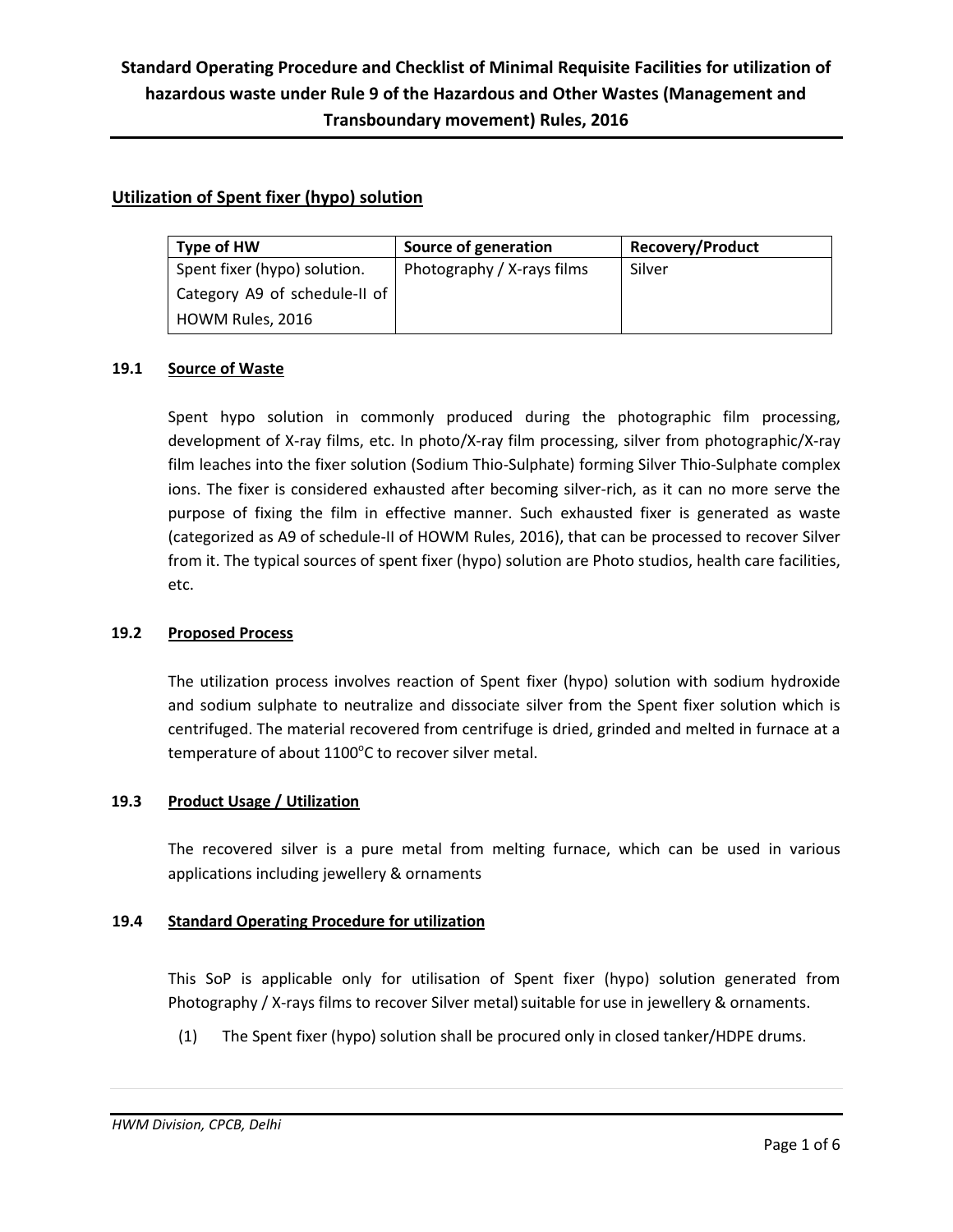- (2) There should be designated space for unloading/transferring of Spent fixer (hypo) solution from the tankers/drums into a closed storage tank within the unit.
- (3) The receiving storage tank of Spent fixer (hypo) solution shall be placed above the ground and contained with low raise bund wall & acid proof floor with slope to channelize the spillages, if any to a collection pit. Such storage tank shall be provided under covered shed so as to eliminate rain water intrusion.
- (4) There shall be no manual handling of the Spent fixer (hypo) solution. Chemical process pump shall be used for transfer of Spent fixer (hypo) solution through pipelines to the reaction vessel.
- (5) The entire process area shall have leak-proof and acid proof floor tiles with adequate slope to channelize spillages, if any, into a collection pit. The spillages from collection pit shall be transferred to Effluent Treatment Plant (ETP) or reaction vessel, as the cases may be, through chemical process pump.
- (6) The reaction vessel shall have suction hood above it to control fume/vapour liberated from the reaction vessel. The suction hood maintained at sufficient negative pressure so as collect fumes/vapour liberated from the reaction vessel. The suction hood via ducting shall be connected with scrubber where water shall be used as scrubbing medium. The scrubbed gases shall be vented through stack.
- (7) The treated acid fume/vapour shall comply with emission norms and shall be dispersed into atmosphere through stack of minimum height of 06 m above the roof top or as prescribed by the concerned SPCB/PCC, whichever is higher.
- (8) After completion of reaction between Spent fixer (hypo) solution with sodium hydroxide and sodium sulphate, the supernatant shall be pumped out to ETP for treatment/evaporation, while the remaining slurry / suspension (reaction mass) is transferred to centrifuge unit using a suitable slurry pump or other mechanical means with minimal manual intervention.
- (9) The material from centrifuge after sun drying can be grinded (optional operation) and transferred to melting furnace/melting pot manually.
- (10) Fumes/vapors liberated from melting furnace/melting pot during the melting process shall be connected with fume extraction system attached via ducting system to scrubber where water shall be used as scrubbing medium. The scrubbed gases shall be vented through stack.
- (11) The treated fume/vapour of reaction vessels and melting furnace shall comply with shall be dispersed into atmosphere through stack of minimum height of 06 m above the roof top or as prescribed by the concerned SPCB/PCC, whichever is higher.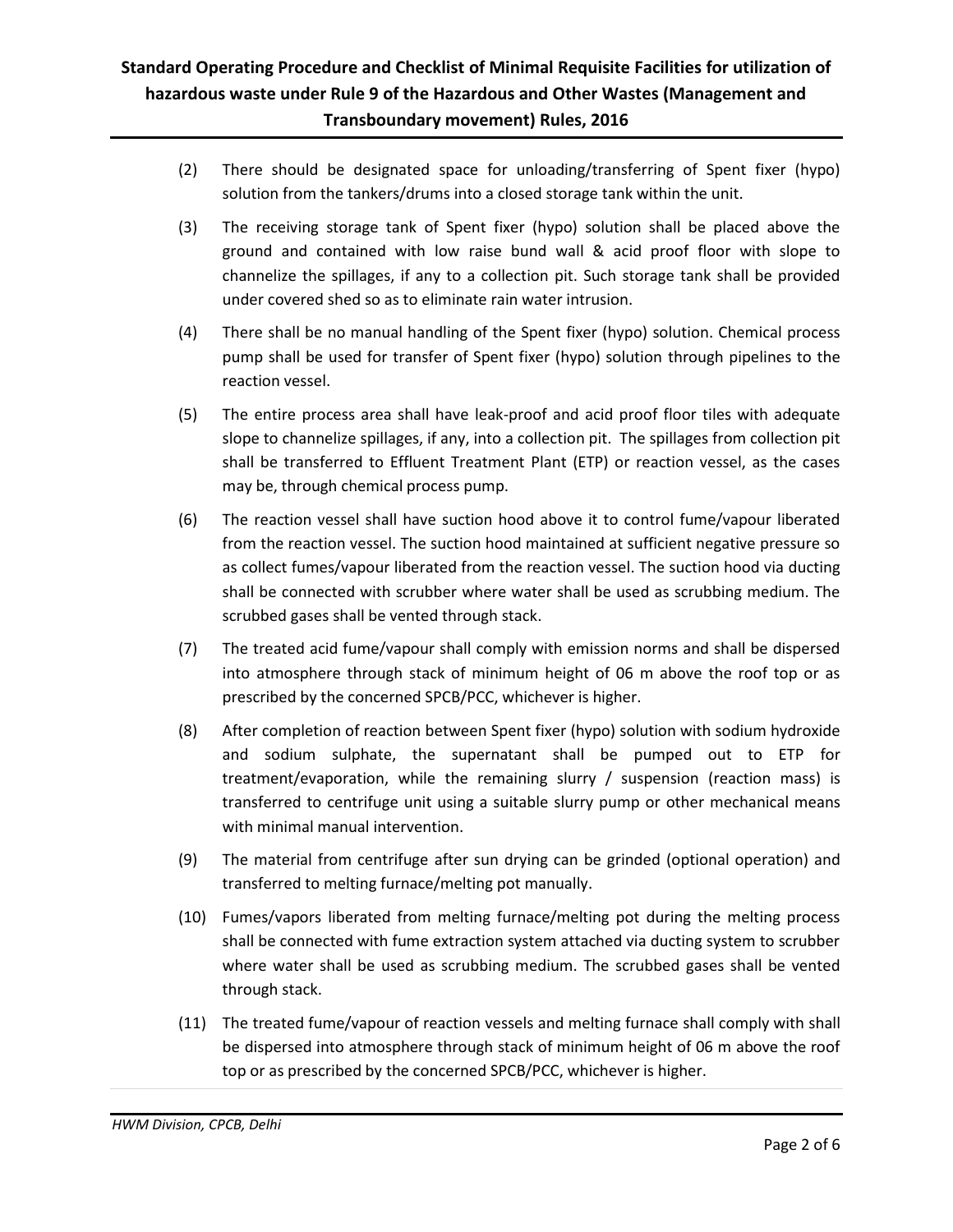- (12) Unit shall maintain proper ventilation in the work zone and process areas. All personnel involved in the plant operation shall wear proper personal protective equipment such as masks, safety gloves, goggles, safety shoes etc.
- (13) Treatment and disposal of waste water:

The following are the sources of wastewater from utilization process;

a) Spent mother liquor after several cycles of recycling

b) Scrubber bleed

c) Floor washing/reactor wash/vehicle wash/spillages, etc.

The above wastewater shall be treated Physico-Chemically by neutralization, coagulation & sedimentation and treated effluent shall be discharged in accordance with the conditions stipulated in the Consent to Operate issued by respective SPCB/PCC under the Water (Prevention and Control of Pollution) Act, 1974 and the standards stipulated in this SoPs.

In case of zero discharge or no discharge condition has been stipulated in the said Consent or non availability of the Common Effluent Treatment Plant (CETP), zero discharge shall be met by evaporation of the wastewater or treated water.

- (14) The hazardous waste (viz. filter cloth, residue from scrubber, ETP sludge, residue from evaporation, as applicable) generated from utilization process shall be collected and temporarily stored in HDPE drums/bags in a dedicated hazardous waste storage area within the unit premises and sent to Common hazardous waste treatment, storage and disposal facility (TSDF) within 90 days from generation of the waste. Such storage area shall be covered with proper ventilation.
- (15) The residues generated from ETP, scrubber residues, residue from evaporator etc. shall be disposed as hazardous wastes through common TSDFs as per conditions stipulated under consent/authorization issued by concerned SPCB.
- (16) It shall be ensured that the Spent fixer (hypo) solution is procured from the units /hospitals who have valid authorization for the same from the concerned SPCB as required under Hazardous and Other Wastes (Management and Transboundary Movement) Rules, 2016.
- (17) The unit shall submit quarterly and annual information on hazardous wastes consumed, its source, products generated or resources conserved (specifying the details like type and quantity of resources conserved) to the concerned SPCB.
- (18) The unit shall maintain a passbook issued by concerned SPCB wherein the following details of each procurement of Spent fixer (hypo) solution shall be entered: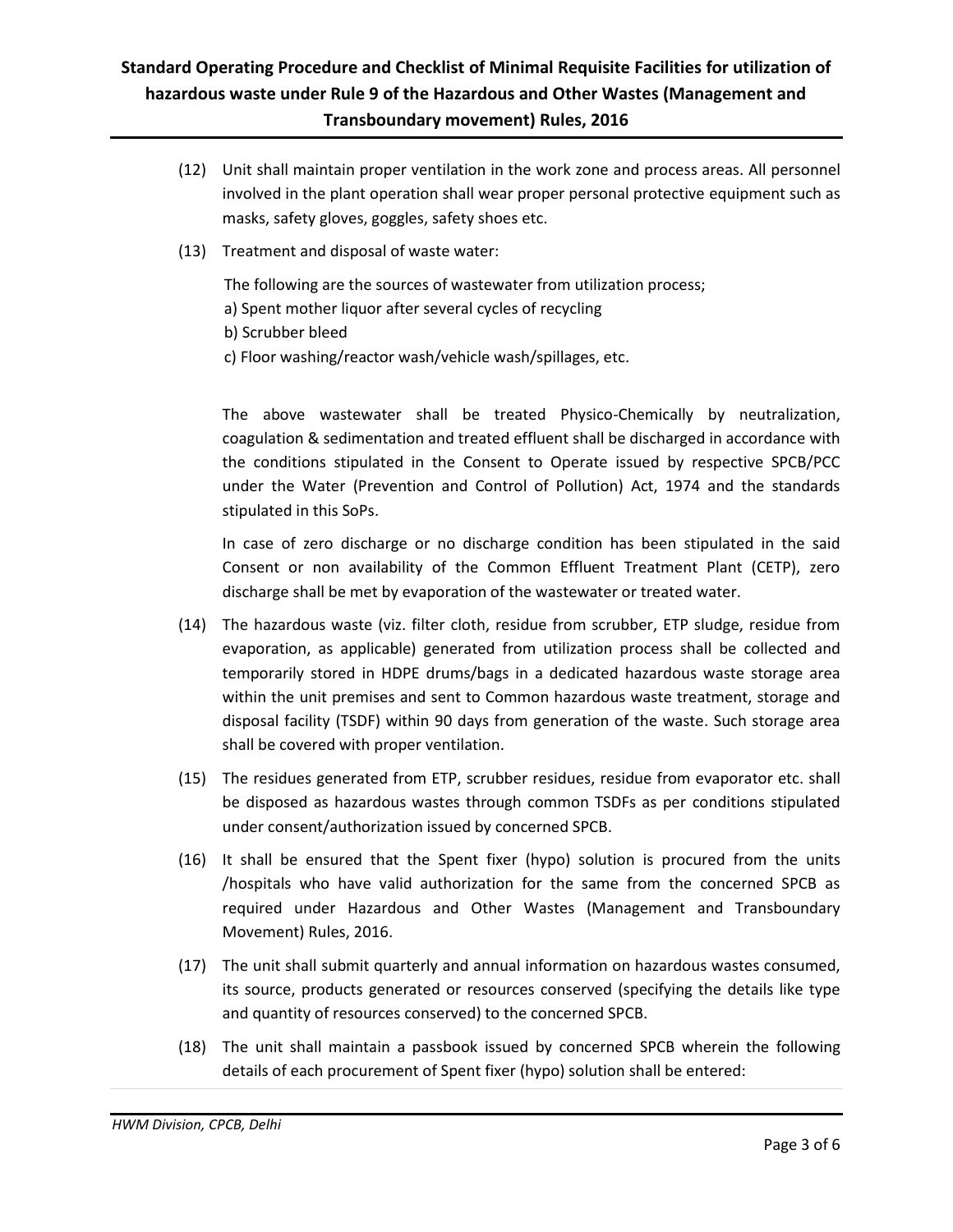- Address of the sender
- Date of dispatch
- Quantity procured
- Seal and signature of the sender
- Date of receipt in the premises
- (19) A log book with information on source and date of procurement of the Spent fixer (hypo) solution, quantity, date wise utilization of the same, quantity of other raw material used, quantity of silver metal recovered, hazardous waste generation and its disposal etc. shall be maintained including analysis report of emission monitoring & effluent discharged, as applicable.
- (20) Transportation of Spent fixer (hypo) solution and the residues generated during utilisation process shall be carried out by sender or receiver (utilizer/TSDF operator) as per the authorisation issued by the concerned SPCB under the Hazardous and Other Wastes (Management & Transboundary Movement) Rules, 2016.
- (21) The unit shall maintain record of hazardous waste utilised, residues generated and disposed as per Form 3 & shall file annual returns in Form 4 as per Rule 20 (1) and (2) of the Hazardous and Other Wastes (Management and Transboundary Movement) Rules, 2016, to SPCB.
- (22) In case of environmental damages arising due to improper handling of hazardous wastes including accidental spillage during generation, storage, processing, transportation and disposal, the unit shall be liable to implement immediate response measures, environmental site assessment and remediation of contaminated soil/groundwater/sediment etc. as per the "Guidelines on Implementing Liabilities for Environmental Damages due to Handling & Disposal of Hazardous Wastes and Penalty" published by CPCB.
- (23) During the process of utilization and handling of hazardous waste, the unit shall comply with the requirements in accordance with the Public Liability Insurance Act, 1991 as amended, wherever applicable.

#### **19.5 Standards**

(1) Emissions from stack connected to scrubber of reaction vessel and melting furnace shall comply with the following:

| <b>PM</b>  | $\overline{\phantom{a}}$ | 150 mg/Nm3 or as stipulated by concerned SPCB |
|------------|--------------------------|-----------------------------------------------|
| $SO_{Y}$   | $\overline{\phantom{a}}$ | $200 \,\mathrm{mg}/\mathrm{Nm}$ 3             |
| <b>NOx</b> | $\overline{\phantom{a}}$ | 400 mg/N $m3$                                 |

*The monitored values of SOx & NOx shall be corrected to 11% O<sup>2</sup> on dry basis.*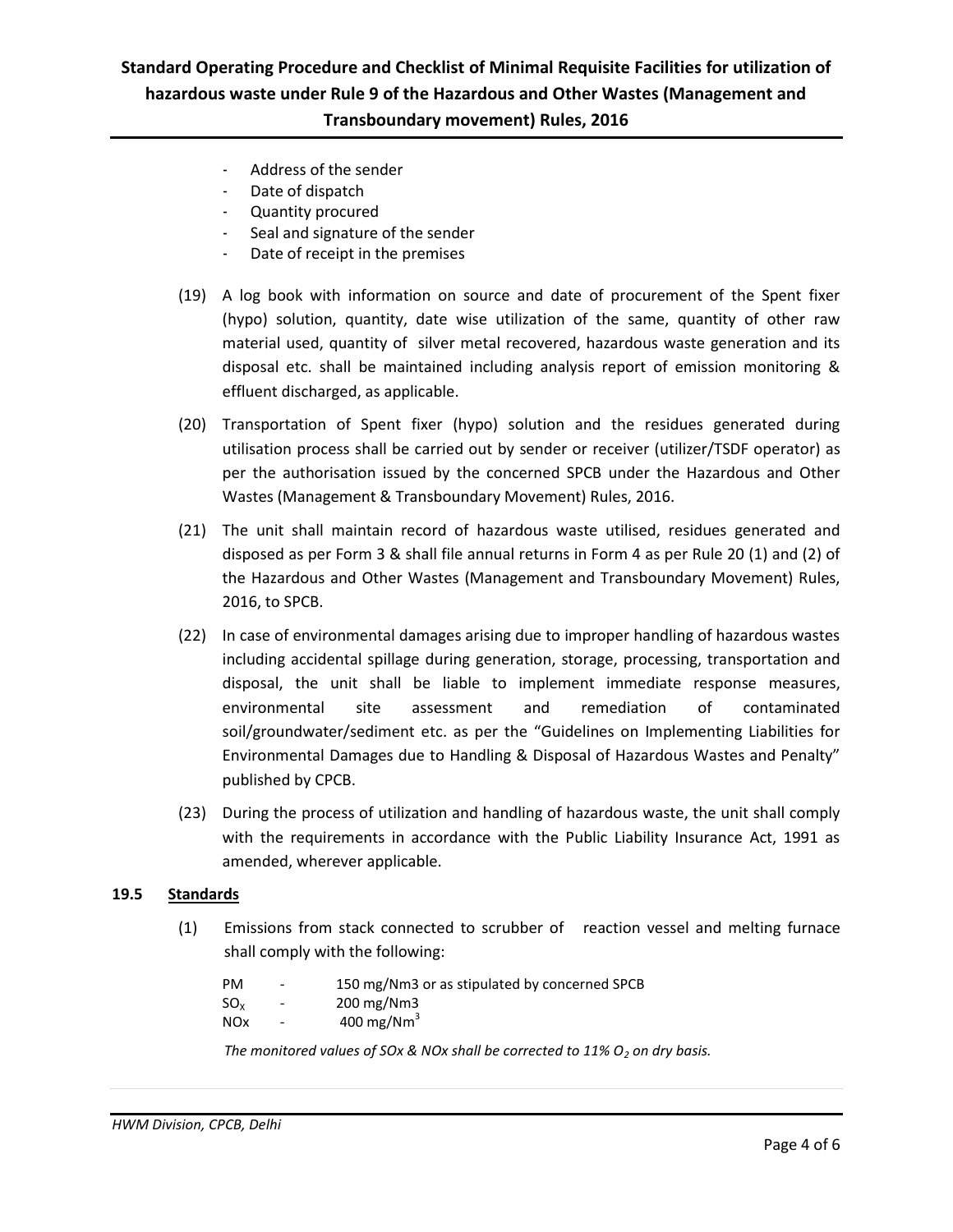(2) Fugitive emissions in the work zone shall comply with following standards

[Silver \(metal dust and soluble compounds, as Ag\)](http://www.cdc.gov/niosh/npg/npgd0557.html)

Metal Dust: 0.01 mg/m<sup>3</sup> TWA\*

Soluble compounds: 0.01 mg/m $^3$  TWA $^*$ 

*\** T*ime-weighted average (TWA), [Short-term exposure limits](https://en.wikipedia.org/wiki/Short-term_exposure_limit) (STEL). The Permissible Exposure Limit is 8-hour TWA.*

- (3) Monitoring of the specified parameters for source emission and fugitive emissions shall be carried out by NABL/EPA accredited laboratories quarterly and the results shall be submitted quarterly to the concerned SPCB.
- (4) Waste discharge from the unit shall comply with following parameters in addition to the standards stipulated by SPCB;

Silver  $-0.1$  mg/l Sulphide (as S) – 2.0 mg/l  $COD - 250$  mg/l Cyanide (as  $CN$ ) – 0.2 mg/l

### **19.6 Siting of Industry**

Facilities for processing of spent fixer (hypo) solution from Photography / X-rays films should preferably be located in a notified industrial area or industrial park/estate/cluster.

### **19.7 Size of Plant & Efficiency of utilisation**

The plant with processing of about 200 litres of spent fixer (hypo) solution can recover 300 grams of Silver metal. Other raw materials consumed are 1.7 kg of Sodium hydroxide and 200 grams of sodium sulphate. The proposed minimum size of the plant is 200 litres/day. The recycling facility shall achieve > 99.6% recovery efficiency for silver metal.

### **19.8 On-line detectors / Alarms / Analysers**

Online detectors/alarms/analysers are not recommended for batch type processing units. However, in case of continuous process operations, online effluent analysers for COD and Cyanide in treated effluent shall be installed.